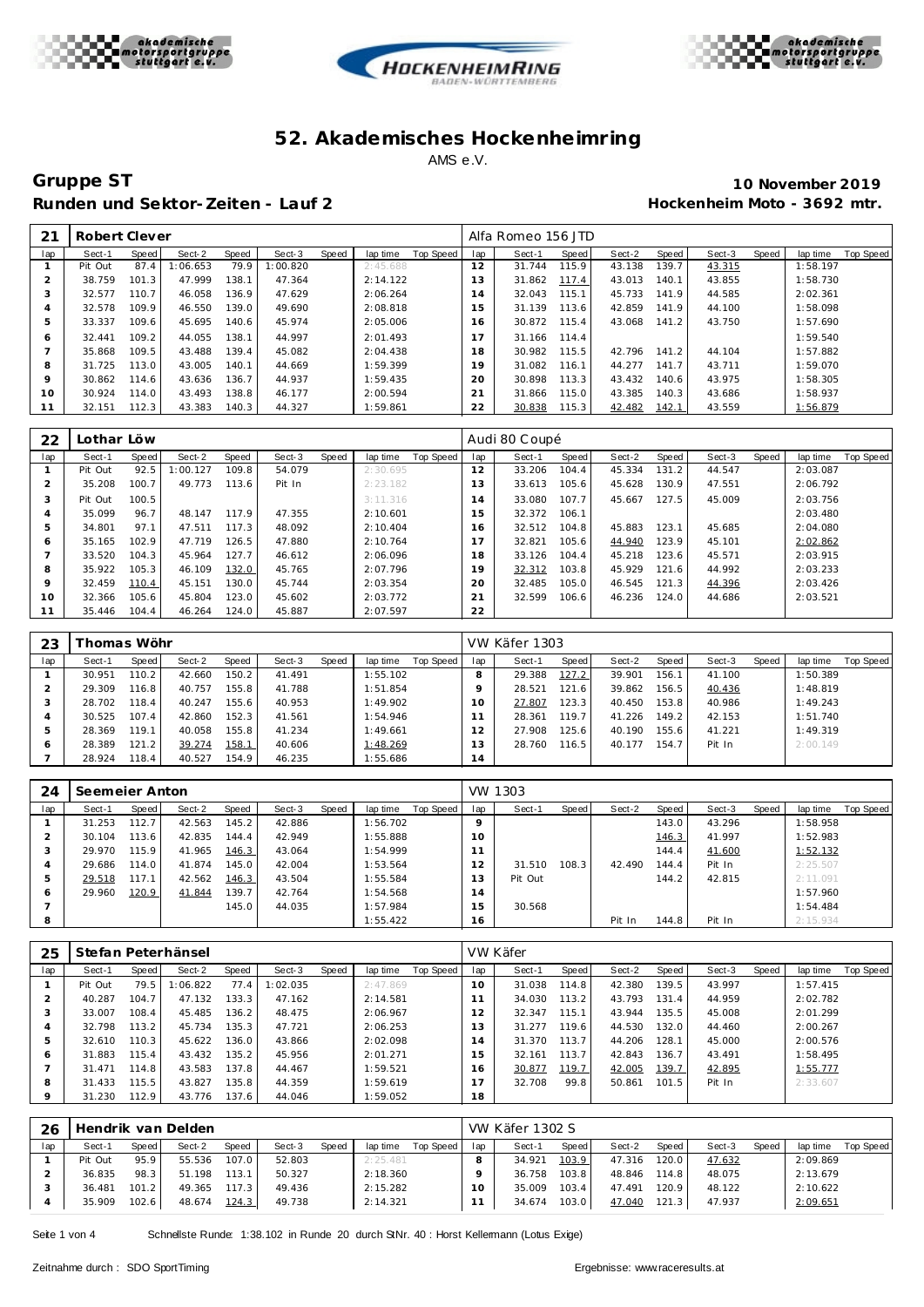





# **Gruppe ST 10 November 2019 Hockenheim Moto - 3692 mtr.**

| 35.851 | 103.5 | 47.949 118.2              | 48.540                           | 2:12.340  | 12     |        |                   | 34.268 103.3 48.680 112.7 52.248 | 2:15.196 |
|--------|-------|---------------------------|----------------------------------|-----------|--------|--------|-------------------|----------------------------------|----------|
|        |       |                           | 36.361 101.3 49.567 115.3 48.130 | 2:14.058  | $13-1$ | 37.468 | 98.6 53.154 106.6 | Pit In                           | 2:44.318 |
|        |       | 36.075 102.0 47.828 121.9 | 48.070                           | 12:11.973 |        |        |                   |                                  |          |

| 27  | Michael Koch |       |        |       |        |       |          |           |                | VW Bora |       |          |                    |        |       |          |           |
|-----|--------------|-------|--------|-------|--------|-------|----------|-----------|----------------|---------|-------|----------|--------------------|--------|-------|----------|-----------|
| lap | Sect-1       | Speed | Sect-2 | Speed | Sect-3 | Speed | lap time | Top Speed | lap            | Sect-1  | Speed | Sect-2   | Speed              | Sect-3 | Speed | lap time | Top Speed |
|     | 29.896       | 131.5 | 42.649 | 58.8  | 42.308 |       | 1:54.853 |           | 8              | 40.900  | 96.2  | 53.265   | 116.4 <sub>1</sub> | 52.788 |       | 2:26.953 |           |
|     | 30.016       | 128.1 | 42.886 | 157.9 | 42.128 |       | 1:55.030 |           |                | 30.357  | 127.8 | 40.648   | 153.4              | 41.306 |       | 1:52.311 |           |
| З   | 30.894       | 132.7 | 41.535 | 160.2 | 41.843 |       | 1:54.272 |           | 10             | 28.955  | 131.1 | 41.285   | 142.3              | 41.368 |       | 1:51.608 |           |
| 4   | 29.658       | 124.6 | 41.595 | 159.8 | 42.147 |       | 1:53.400 |           |                | 28.951  | 132.7 | 42.689   | 143.8              | 42.501 |       | 1:54.141 |           |
| ь   | 29.393       | 132.2 | 40.336 | 58.8  | 41.313 |       | 1:51.042 |           | 12             | 29.742  | 126.2 | 40.270   | 153.0              | 40.855 |       | 1:50.867 |           |
| Ô   | 28.671       | 134.0 | 39.633 | 159.5 | 40.869 |       | 1:49.173 |           | 13             | 29.345  | 123.6 | 40.742   | 150.6              | 44.724 |       | 1:54.811 |           |
|     | 32.960       | 109.1 | 46.961 | 33.5  | 53.281 |       | 2:13.202 |           | $\overline{4}$ | 40.855  | 88.0  | 1:00.348 | 89.0               | Pit In |       | 2:54.793 |           |

| 28  | Matthias Klemm |       |         |       |          |       |          |           |     | <b>BMW 635CSI</b> |       |        |       |        |       |          |                  |
|-----|----------------|-------|---------|-------|----------|-------|----------|-----------|-----|-------------------|-------|--------|-------|--------|-------|----------|------------------|
| lap | Sect-1         | Speed | Sect-2  | Speed | Sect-3   | Speed | lap time | Top Speed | lap | Sect-1            | Speed | Sect-2 | Speed | Sect-3 | Speed | lap time | <b>Top Speed</b> |
|     | Pit Out        | 94.2  | :06.046 | 77.0  | 1:00.805 |       | 2:42.539 |           | 12  | 32.207            | 113.7 | 42.244 | 137.6 | 43.482 |       | 1:57.933 |                  |
|     | 36.368         | 99.0  | 47.556  | 134.5 | 44.926   |       | 2:08.850 |           | 13  | 30.727            | 113.6 | 42.738 | 139.0 | 43.109 |       | 1:56.574 |                  |
| 3   | 31.781         | 108.8 | 44.932  | 124.1 | 1:03.244 |       | 2:19.957 |           | 14  | 30.233            | 114.8 | 41.950 | 136.4 | 43.341 |       | 1:55.524 |                  |
|     | 31.982         | 106.9 | 44.625  | 138.8 | 43.642   |       | 2:00.249 |           | 15  | 30.201            | 109.8 | 42.021 | 141.4 | 42.784 |       | 1:55.006 |                  |
| 5   | 31.940         | 108.0 | 43.721  | 140.3 | 42.874   |       | 1:58.535 |           | 16  | 29.938            | 117.6 | 42.082 | 139.4 | 42.688 |       | 1:54.708 |                  |
| 6   | 30.689         | 112.3 | 43.062  | 137.8 | 42.904   |       | 1:56.655 |           | 17  | 30.122            | 115.3 | 58.729 | 132.7 | 44.050 |       | 2:12.901 |                  |
|     | 30.511         | 115.0 | 43.230  | 139.0 | 44.394   |       | 1:58.135 |           | 18  | 30.534            | 114.0 | 42.326 | 137.4 | 42.660 |       | 1:55.520 |                  |
| 8   | 31.446         | 111.0 | 43.157  | 138.8 | 43.062   |       | 1:57.665 |           | 19  | 41.396            | 93.8  | 49.804 | 124.4 | Pit In |       | 3:16.977 |                  |
| 9   | 31.760         | 113.0 | 44.432  | 113.7 | 50.649   |       | 2:06.841 |           | 20  | Pit Out           | 111.0 | 42.501 | 141.2 | 43.727 |       | 2:11.255 |                  |
| 10  | 30.760         | 116.5 | 43.020  | 137.9 | 42.851   |       | 1:56.631 |           | 21  | 30.151            | 113.3 | 41.976 | 141.5 | 43.382 |       | 1:55.509 |                  |
| 11  | 30.434         | 110.7 | 43.633  | 136.5 | 42.734   |       | 1:56.801 |           | 22  | 29.975            | 110.2 | 41.942 | 140.1 | 42.521 |       | 1:54.438 |                  |

| 29      | Thomas Baltzer |       |        |       |        |       |          |           |     | Porsche 924 Gr 4 |       |        |       |        |       |          |           |
|---------|----------------|-------|--------|-------|--------|-------|----------|-----------|-----|------------------|-------|--------|-------|--------|-------|----------|-----------|
| lap     | Sect-1         | Speed | Sect-2 | Speed | Sect-3 | Speed | lap time | Top Speed | lap | Sect-1           | Speed | Sect-2 | Speed | Sect-3 | Speed | lap time | Top Speed |
|         | Pit Out        | 90.8  | 52.068 | 122.6 | 48.071 |       | 2:16.499 |           | 11  | 33.696           | 106.2 | 47.587 | 124.1 | 48.500 |       | 2:09.783 |           |
|         | 33.454         | 104.5 | 46.231 | 124.4 | 46.975 |       | 2:06.660 |           | 12  | 33.203           | 102.0 | 46.560 | 122.7 | 48.033 |       | 2:07.796 |           |
| 3       | 33.097         | 107.5 | 46.568 | 125.1 | 47.213 |       | 2:06.878 |           | 13  | 34.722           | 104.8 |        |       |        |       | 2:09.396 |           |
| 4       | 33.060         | 104.9 | 47.067 | 123.9 | 47.619 |       | 2:07.746 |           | 14  | 33.811           | 103.1 |        |       |        |       | 2:10.298 |           |
| 5       | 33.014         | 102.6 |        |       |        |       | 2:05.773 |           | 15  | 35.070           | 103.5 | 47.866 | 123.7 | 47.994 |       | 2:10.930 |           |
| 6       | 32.520         | 105.9 |        |       |        |       | 2:05.485 |           | 16  | 34.577           | 103.5 | 47.932 | 122.2 | 50.433 |       | 2:12.942 |           |
|         | 34.703         | 105.9 | 46.111 | 124.6 | 47.812 |       | 2:08.626 |           | 17  | 33.750           | 103.4 | 48.333 | 119.3 | 47.402 |       | 2:09.485 |           |
| 8       | 33.712         | 107.1 | 46.251 | 124.6 | 47.212 |       | 2:07.175 |           | 18  | 33.488           | 106.1 | 46.714 | 122.3 | 48.014 |       | 2:08.216 |           |
| $\circ$ | 35.465         | 104.3 | 46.387 | 126.5 | 46.263 |       | 2:08.115 |           | 19  | 34.362           | 99.7  | 48.800 | 122.2 | Pit In |       | 2:22.110 |           |
| 10      | 33.416         | 107.8 | 45.721 | 125.9 | 46.570 |       | 2:05.707 |           | 20  |                  |       |        |       |        |       |          |           |

| 32  | Alberto Pinna |       |          |       |        |       |          |           |                | Leyland Mini |       |        |       |        |       |          |           |
|-----|---------------|-------|----------|-------|--------|-------|----------|-----------|----------------|--------------|-------|--------|-------|--------|-------|----------|-----------|
| lap | Sect-1        | Speed | Sect-2   | Speed | Sect-3 | Speed | lap time | Top Speed | lap            | Sect-1       | Speed | Sect-2 | Speed | Sect-3 | Speed | lap time | Top Speed |
|     | Pit Out       | 79.6  | : 07.273 | 74.5  | 59.142 |       | 2:48.060 |           | 12             | 33.616       | 107.1 | 44.878 | 130.9 | 45.332 |       | 2:03.826 |           |
|     | 42.781        | 76.7  | 55.598   | 125.6 | 47.567 |       | 2:25.946 |           | 13             | 32.570       | 108.9 | 46.246 | 128.9 | 45.372 |       | 2:04.188 |           |
|     | 33.982        | 103.3 | 46.359   | 132.7 | 46.796 |       | 2:07.137 |           | $\overline{A}$ | 33.395       | 104.8 | 45.032 | 132.2 | 45.958 |       | 2:04.385 |           |
| 4   | 33.839        | 102.3 | 46.687   | 134.3 | 45.714 |       | 2:06.240 |           | ' 5            | 32.806       | 108.2 | 44.926 | 133.0 | Pit In |       | 2:07.998 |           |
| 5   | 32.905        | 109.6 | 45.417   | 132.5 | 45.963 |       | 2:04.285 |           | ×.<br>16       | Pit Out      | 101.3 | 46.393 | 130.9 | 46.543 |       | 3:29.161 |           |
| 6   | 32.251        | 108.3 | 44.643   | 137.2 | 45.895 |       | 2:02.789 |           |                | 32.579       | 107.7 | 45.245 | 133.2 | 46.178 |       | 2:04.002 |           |
|     | 34.595        | 108.2 | 45.157   | 133.0 | 46.417 |       | 2:06.169 |           | 18             | 32.275       | 109.8 | 49.868 | 126.5 | 46.882 |       | 2:09.025 |           |
| 8   | 32.507        | 110.8 | 45.466   | 134.5 | 46.699 |       | 2:04.672 |           | 19             | 32.968       | 107.1 | 45.503 | 133.0 | 46.326 |       | 2:04.797 |           |
| 9   | 33.070        | 105.2 | 45.581   | 134.3 | 45.443 |       | 2:04.094 |           | 20             | 32.527       | 109.1 | 45.047 | 131.1 | 46.123 |       | 2:03.697 |           |
| 10  | 32.545        | 106.6 | 45.604   | 131.7 | 45.553 |       | 2:03.702 |           | 21             | 32.519       | 106.8 | 45.519 | 133.3 | 46.219 |       | 2:04.257 |           |
|     | 33.700        | 106.3 | 46.686   | 128.7 | 46.066 |       | 2:06.452 |           | 22             |              |       |        |       |        |       |          |           |

| 33  | Christian Arlt |       |        |       |        |       |          |                  | Seat Leon Supercopa MK1 |         |       |        |       |        |       |          |           |
|-----|----------------|-------|--------|-------|--------|-------|----------|------------------|-------------------------|---------|-------|--------|-------|--------|-------|----------|-----------|
| lap | Sect-1         | Speed | Sect-2 | Speed | Sect-3 | Speed | lap time | <b>Top Speed</b> | lap                     | Sect-1  | Speed | Sect-2 | Speed | Sect-3 | Speed | lap time | Top Speed |
|     | Pit Out        | 89.0  | 59.000 | 102.5 | 58.088 |       | 2:35.049 |                  |                         | 27.410  | 128.1 | 38.545 | 154.7 | 39.788 |       | 1:45.743 |           |
|     | 35.622         | 104.5 | 45.021 | 143.8 | 45.156 |       | 2:05.799 |                  | 2                       | 27.939  | 129.2 | 38.933 | 153.6 | 40.650 |       | 1:47.522 |           |
|     | 31.254         | 122.6 | 42.086 | 145.6 | 42.884 |       | 1:56.224 |                  | 3                       | 30.547  | 127.7 | 39.314 | 150.0 | 40.948 |       | 1:50.809 |           |
| 4   | 29.153         | 127.5 | 40.174 | 148.8 | 41.216 |       | 1:50.543 |                  | $\overline{A}$          | 29.306  | 127.8 | 40.526 | 150.4 | 39.775 |       | 1:49.607 |           |
| 5   | 28.452         | 129.0 | 39.589 | 151.7 | 40.929 |       | 1:48.970 |                  | 5                       | 27.650  | 128.3 | 39.483 | 153.6 | 39.636 |       | 1:46.769 |           |
| 6   | 29.453         | 116.1 | 40.159 | 152.1 | 41.210 |       | 1:50.822 |                  | $\overline{6}$          | 27.364  | 130.0 | 38.239 | 154.7 | 38.965 |       | 1:44.568 |           |
|     | 29.325         | 122.6 | 39.202 | 152.1 | 41.080 |       | 1:49.607 |                  |                         | 29.513  | 110.9 | 47.068 | 121.1 | Pit In |       | 2:08.837 |           |
| 8   | 27.780         | 129.5 | 40.074 | 151.5 | 39.935 |       | 1:47.789 |                  | 18                      | Pit Out | 120.0 | 42.290 | 137.4 | 42.460 |       | 9:42.063 |           |
| 9   | 27.607         | 129.7 | 38.778 | 154.1 | 39.645 |       | 1:46.030 |                  | 19                      | 27.801  | 126.6 | 39.307 | 152.1 | 40.309 |       | 1:47.417 |           |
| 10  | 29.385         | 128.9 | 40.549 | 151.9 | 40.573 |       | 1:50.507 |                  | 20                      | 27.633  | 130.1 | 39.160 | 153.0 | 39.597 |       | 1:46.390 |           |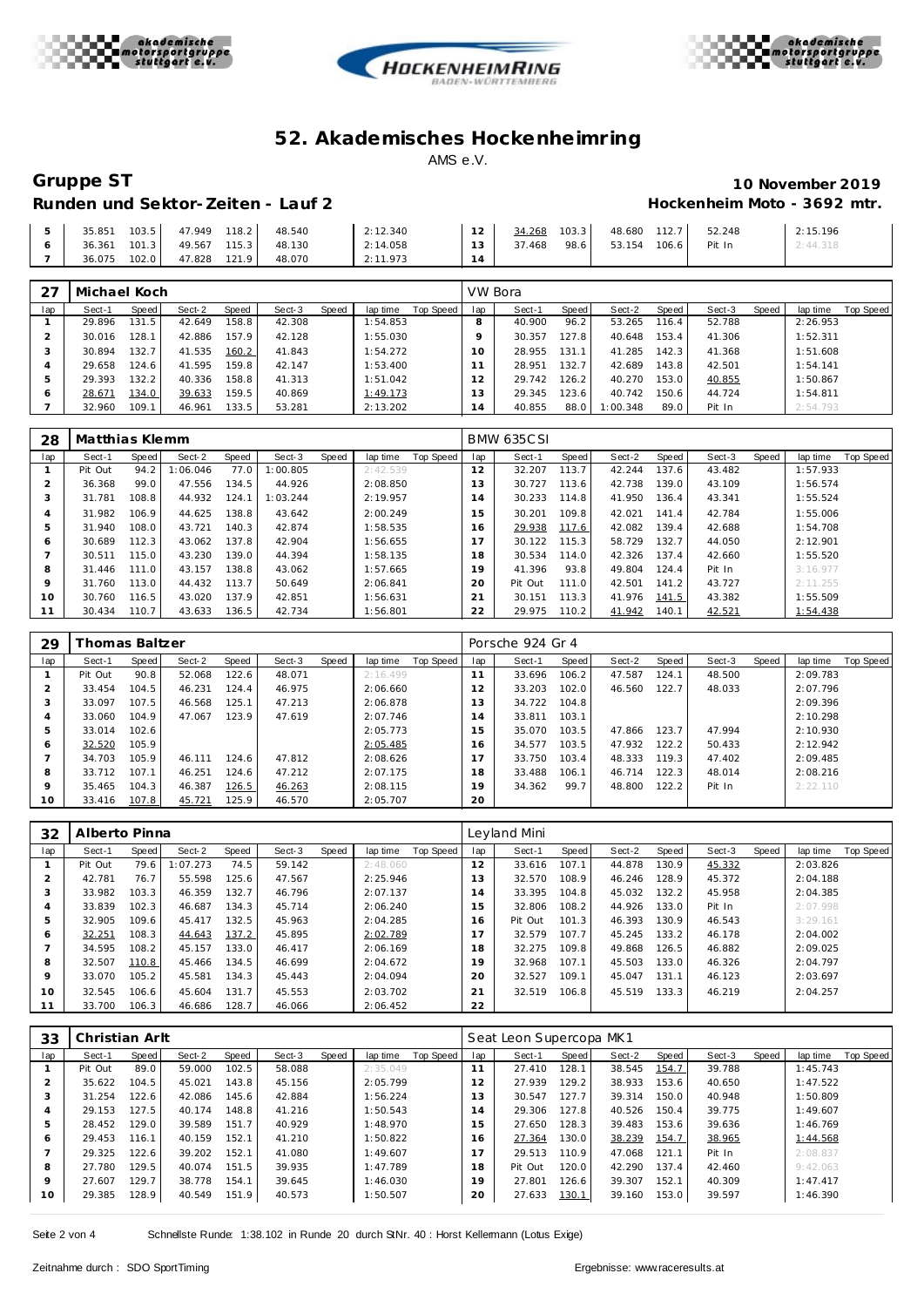





**Gruppe ST 10 November 2019** Runden und Sektor-Zeiten - Lauf 2 **an alle an alle an alle an alle an alle an alle an alle an alle an alle an alle a** 

| 34  | Martin Maisenbacher |         |        |       |        |       |          |           |     | VW Corrado |                    |        |       |        |       |                 |           |
|-----|---------------------|---------|--------|-------|--------|-------|----------|-----------|-----|------------|--------------------|--------|-------|--------|-------|-----------------|-----------|
| lap | Sect-1              | Speed I | Sect-2 | Speed | Sect-3 | Speed | lap time | Top Speed | lap | Sect-1     | <b>Speed</b>       | Sect-2 | Speed | Sect-3 | Speed | lap time        | Top Speed |
|     | Pit Out             | 95.5    | 58.849 | 90.3  | 57.293 |       | 2:31.929 |           |     | 29.150     | 120.4              | 41.392 | 150.4 | 43.012 |       | 1:53.554        |           |
|     | 35.372              | 110.3   | 45.689 | 145.4 | 46.338 |       | 2:07.399 |           |     | 28.893     | 123.7              | 40.488 | 153.2 | 41.245 |       | <u>1:50.626</u> |           |
|     | 31.692              | 121.5   | 43.028 | 150.8 | 44.012 |       | : 58.732 |           |     | 30.404     | 121.6 <sub>1</sub> | 40.003 | 154.5 | 40.958 |       | 1:51.365        |           |
|     | 29.643              | 120.1   | 41.992 | 152.8 | 43.856 |       | 1:55.491 |           |     | 28.126     | 125.9              | 41.366 | 107.6 | Pit In |       | 2:13.881        |           |

| 35           | Wulf Fischer-Knuppertz |       |        |       |          |       |          |           |     | Lancia Fulvia 1600HF |       |        |       |        |       |          |           |  |
|--------------|------------------------|-------|--------|-------|----------|-------|----------|-----------|-----|----------------------|-------|--------|-------|--------|-------|----------|-----------|--|
| lap          | Sect-1                 | Speed | Sect-2 | Speed | Sect-3   | Speed | lap time | Top Speed | lap | Sect-1               | Speed | Sect-2 | Speed | Sect-3 | Speed | lap time | Top Speed |  |
|              | Pit Out                | 88.4  | 59.242 | 97.0  | 1:00.528 |       | 2:38.680 |           | 12  | 33.959               | 112.6 | 44.489 | 136.2 | 45.378 |       | 2:03.826 |           |  |
|              | 38.584                 | 104.7 | 49.958 | 126.2 | 47.138   |       | 2:15.680 |           | 3   | 32.793               | 110.5 | 46.185 | 125.3 | 45.103 |       | 2:04.081 |           |  |
|              | 33.576                 | 108.7 | 45.904 | 130.1 | 46.996   |       | 2:06.476 |           | 14  | 33.765               | 110.4 | 44.589 | 135.2 | 44.601 |       | 2:02.955 |           |  |
|              | 33.341                 | 110.4 | 46.402 | 134.0 | 45.874   |       | 2:05.617 |           | 15  | 32.007               | 111.0 | 44.333 | 133.8 | 44.872 |       | 2:01.212 |           |  |
| 5            | 33.308                 | 109.8 | 45.048 | 133.8 | 45.800   |       | 2:04.156 |           | 6   | 35.107               | 111.5 | 44.843 | 133.7 | 46.471 |       | 2:06.421 |           |  |
| <sub>6</sub> | 32.453                 | 109.3 | 45.232 | 133.8 | 45.105   |       | 2:02.790 |           | 17  | 32.187               | 111.0 | 45.130 | 129.7 | 45.443 |       | 2:02.760 |           |  |
|              | 33.325                 | 107.7 | 44.843 | 134.5 | 45.098   |       | 2:03.266 |           | 18  | 32.615               | 110.7 | 45.155 | 134.3 | 46.053 |       | 2:03.823 |           |  |
| 8            | 32.059                 | 111.5 | 44.821 | 134.3 | 52.676   |       | 2:09.556 |           | 19  | 32.815               | 106.9 | 45.523 | 130.8 | 44.907 |       | 2:03.245 |           |  |
| $\circ$      | 32.397                 | 108.5 | 44.963 | 133.3 | 45.035   |       | 2:02.395 |           | 20  | 34.083               | 110.8 | 44.791 | 132.7 | 44.820 |       | 2:03.694 |           |  |
| 10           | 33.126                 | 87.2  | 47.846 | 133.5 | 45.036   |       | 2:06.008 |           | 21  | 31.866               | 110.2 | 44.422 | 135.7 | 45.086 |       | 2:01.374 |           |  |
|              | 33.914                 | 112.1 | 46.722 | 130.3 | 45.954   |       | 2:06.590 |           | 22  | 33.182               | 112.3 | 44.582 | 135.0 | 45.496 |       | 2:03.260 |           |  |

| 36  | Florian Arlt |       |        |       |        |       |          |           |     | <b>BMW 328 TI</b> |       |        |       |        |       |          |           |
|-----|--------------|-------|--------|-------|--------|-------|----------|-----------|-----|-------------------|-------|--------|-------|--------|-------|----------|-----------|
| lap | Sect-1       | Speed | Sect-2 | Speed | Sect-3 | Speed | lap time | Top Speed | lap | Sect-1            | Speed | Sect-2 | Speed | Sect-3 | Speed | lap time | Top Speed |
|     | Pit Out      | 96.4  | 59.212 | 89.5  | 57.143 |       | 2:32.643 |           | 13  | 29.076            | 121.1 | 41.780 | 144.8 | 41.156 |       | 1:52.012 |           |
| ∠   | 35.449       | 109.3 | 44.982 | 138.8 | 42.922 |       | 2:03.353 |           | 14  | 29.801            | 111.8 | 40.440 | 147.3 | 40.371 |       | 1:50.612 |           |
| 3   | 29.462       | 118.9 | 41.111 | 144.0 | 42.201 |       | 1:52.774 |           | 15  | 28.777            | 120.1 | 40.445 | 145.6 | 41.280 |       | 1:50.502 |           |
| 4   | 29.836       | 115.9 | 40.984 | 142.7 | 42.298 |       | 1:53.118 |           | 16  | 28.992            | 120.4 | 40.028 | 146.7 | 41.421 |       | 1:50.441 |           |
|     | 28.973       | 119.3 | 40.370 | 146.1 | 42.249 |       | 1:51.592 |           | 17  | 28.982            | 119.2 | 40.931 | 143.8 | 41.206 |       | 1:51.119 |           |
| 6   | 29.125       | 116.4 | 40.381 | 145.6 | 41.332 |       | 1:50.838 |           | 18  | 29.639            | 115.6 | 41.088 | 145.2 | 41.214 |       | 1:51.941 |           |
|     | 29.003       | 115.6 | 42.361 | 141.7 | 41.387 |       | 1:52.751 |           | 19  | 30.003            | 121.2 | 40.337 | 146.3 | 40.520 |       | 1:50.860 |           |
| 8   | 28.615       | 121.1 | 40.856 | 146.9 | 41.678 |       | 1:51.149 |           | 20  | 28.943            | 119.9 | 41.219 | 144.6 | 42.045 |       | 1:52.207 |           |
| 9   | 29.410       | 120.3 | 40.272 | 146.5 | 41.038 |       | 1:50.720 |           | 21  | 28.814            | 120.7 | 40.014 | 146.9 | 40.681 |       | 1:49.509 |           |
| 10  | 28.949       | 117.0 | 41.483 | 143.0 | 40.912 |       | 1:51.344 |           | 22  | 29.078            | 116.1 | 40.638 | 147.7 | 41.566 |       | 1:51.282 |           |
| 11  | 28.905       | 121.9 | 40.263 | 145.9 | 40.441 |       | 1:49.609 |           | 23  | 28.890            | 116.0 | 40.792 | 145.7 | 40.984 |       | 1:50.666 |           |
| 12  | 28.729       | 119.3 | 40.421 | 144.6 | 40.787 |       | 1:49.937 |           | 24  | 29.083            | 119.5 | 40.490 | 144.4 | 41.417 |       | 1:50.990 |           |

| 38      | Rudolf Brandl |       |        |       |        |       |          |           |     | Porsche 911 |       |        |       |        |       |          |           |
|---------|---------------|-------|--------|-------|--------|-------|----------|-----------|-----|-------------|-------|--------|-------|--------|-------|----------|-----------|
| lap     | Sect-1        | Speed | Sect-2 | Speed | Sect-3 | Speed | lap time | Top Speed | lap | Sect-1      | Speed | Sect-2 | Speed | Sect-3 | Speed | lap time | Top Speed |
|         | 32.313        | 113.7 | 42.080 | 166.9 | 41.337 |       | 1:55.730 |           | 14  | 26.217      | 137.6 | 36.974 | 155.4 | 39.366 |       | 1:42.557 |           |
|         | 28.437        | 117.9 | 40.234 | 164.4 | 41.234 |       | 1:49.905 |           | 15  | 25.821      | 130.8 | 39.794 | 166.7 | 37.839 |       | 1:43.454 |           |
| 3       | 27.433        | 132.7 | 40.086 | 156.5 | 41.659 |       | 1:49.178 |           | 16  | 25.856      | 138.6 | 36.916 | 172.8 | 38.039 |       | 1:40.811 |           |
| 4       | 27.307        | 134.2 | 39.088 | 173.1 | 38.833 |       | 1:45.228 |           |     | 25.957      | 135.3 | 37.122 | 172.2 | 37.688 |       | 1:40.767 |           |
| 5       | 27.464        | 134.3 | 37.368 | 174.5 | 38.964 |       | 1:43.796 |           | 18  | 25.739      | 136.4 | 36.928 | 176.5 | 37.635 |       | 1:40.302 |           |
| O       | 26.755        | 137.6 |        |       |        |       | 1:42.408 |           | 19  | 25.715      | 141.9 | 36.735 | 173.4 | 39.523 |       | 1:41.973 |           |
|         | 25.969        | 137.9 | 37.053 | 175.3 | 38.847 |       | 1:41.869 |           | 20  | 26.457      | 133.5 | 36.589 | 175.0 | 37.500 |       | 1:40.546 |           |
| 8       | 26.440        | 123.4 | 37.168 | 175.6 | 37.789 |       | 1:41.397 |           | 21  | 26,000      | 142.1 | 36.136 | 174.8 | 37.397 |       | 1:39.533 |           |
| $\circ$ | 25.958        | 143.4 | 37.406 | 170.9 | 38.767 |       | 1:42.131 |           | 22  | 25.687      | 134.7 | 37.173 | 173.6 | 38.363 |       | 1:41.223 |           |
| 10      | 26.243        | 144.0 | 36.587 | 176.5 | 40.084 |       | 1:42.914 |           | 23  | 25.965      | 143.0 | 36.417 | 176.2 | 37.352 |       | 1:39.734 |           |
| 11      | 27.059        | 141.2 | 37.785 | 172.5 | 40.627 |       | 1:45.471 |           | 24  | 25.810      | 133.5 | 36.774 | 174.2 | 37.351 |       | 1:39.935 |           |
| 12      | 27.192        | 138.5 | 38.980 | 165.9 | 38.333 |       | 1:44.505 |           | 25  | 25.787      | 143.2 | 36.818 | 174.5 | 37.175 |       | 1:39.780 |           |
| 13      | 26.191        | 144.2 | 36.228 | 174.2 | 37.683 |       | 1:40.102 |           | 26  |             |       |        |       |        |       |          |           |

| 40  | Horst Kellermann |       |        |       |        |       |          |           | Lotus Exige    |         |       |        |       |        |       |          |           |
|-----|------------------|-------|--------|-------|--------|-------|----------|-----------|----------------|---------|-------|--------|-------|--------|-------|----------|-----------|
| lap | Sect-1           | Speed | Sect-2 | Speed | Sect-3 | Speed | lap time | Top Speed | lap            | Sect-1  | Speed | Sect-2 | Speed | Sect-3 | Speed | lap time | Top Speed |
|     | 27.799           | 126.2 | 37.642 | 172.8 | 39.440 |       | 1:44.881 |           | 12             | 26.707  | 121.9 | 36.425 | 178.5 | 37.672 |       | 1:40.804 |           |
|     | 27.578           | 126.5 | 41.833 | 164.9 | 40.754 |       | 1:50.165 |           | 13             | 25.597  | 147.5 | 35.818 | 170.6 | 38.534 |       | 1:39.949 |           |
|     | 27.743           | 133.2 | 37.129 | 172.8 | 39.135 |       | 1:44.007 |           | $\overline{4}$ | 25.526  | 147.1 | 35.857 | 173.1 | 37.849 |       | 1:39.232 |           |
|     | 26.491           | 136.5 | 36.768 | 174.8 | 38.874 |       | 1:42.133 |           | 15             | 25.148  | 149.0 | 35.358 | 175.6 | 37.603 |       | 1:38.109 |           |
| ь   | 26.501           | 146.9 | 36.006 | 175.3 | 38.358 |       | 1:40.865 |           | 16             | 25.768  | 139.0 | 35.838 | 174.2 | 37.894 |       | 1:39.500 |           |
| 6   | 26.326           | 135.3 | 36.290 | 176.2 | 38.118 |       | 1:40.734 |           |                | 31.746  | 96.2  | 56.582 | 76.3  | Pit In |       | 5:31.375 |           |
|     | 26.054           | 139.5 | 36.373 | 177.0 | 38.271 |       | 1:40.698 |           | 18             | Pit Out | 126.0 | 36.364 | 170.3 | 37.746 |       | 5:22.895 |           |
| 8   | 26.926           | 144.2 | 35.669 | 176.2 | 38.411 |       | 1:41.006 |           | 19             | 25.240  | 146.9 | 35.486 | 176.5 | 37.800 |       | 1:38.526 |           |
| 9   | 26.340           | 137.4 | 36.371 | 177.3 | 39.684 |       | 1:42.395 |           | 20             | 25.316  | 143.6 | 35.145 | 180.9 | 37.641 |       | 1:38.102 |           |
| 10  | 38.050           | 91.1  | 57.856 | 110.1 | Pit In |       | 3:10.619 |           | 21             | 26.648  | 139.0 | 35.164 | 177.0 | 37.419 |       | 1:39.231 |           |
|     | Pit Out          | 121.8 | 37.799 | 174.5 | 38.842 |       | 1:55.328 |           | 22             |         |       |        |       |        |       |          |           |

Seite 3 von 4 Schnellste Runde: 1:38.102 in Runde 20 durch StNr. 40 : Horst Kellermann (Lotus Exige)